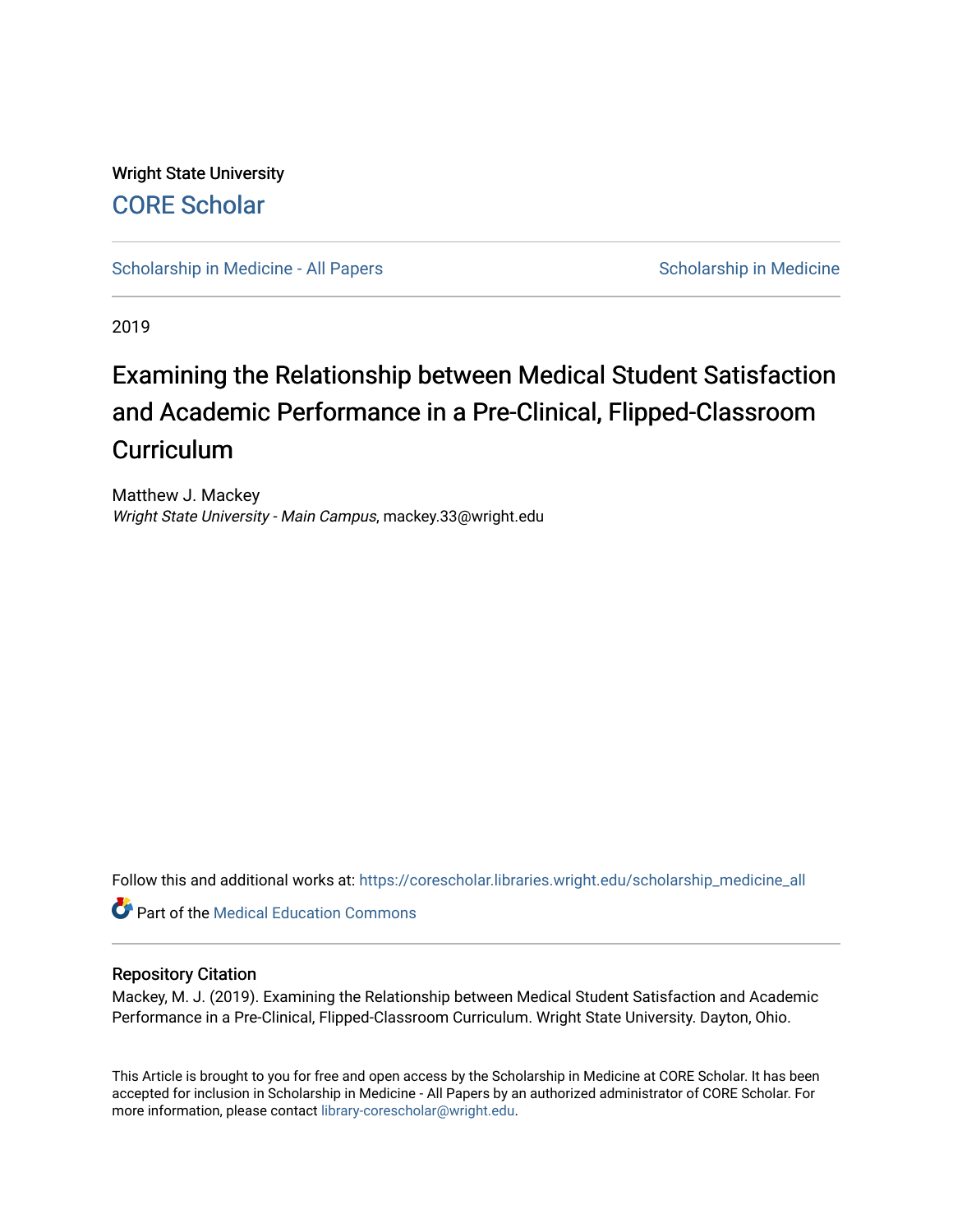**Examining the Relationship between Medical Student Satisfaction and Academic Performance in a Pre-Clinical, Flipped-Classroom Curriculum.**

# **Summary**

Medical schools are tasked with the responsibility of facilitating the acquisition of the specific vernacular, skill set, and reasoning capabilities of a physician for a group of individuals with a mélange of diverse experiences. Determining the best methods to train physicians is thus a challenge for those in medical education. Starting with the class of 2021, flipped classroom teaching and learning activities dominate Wright State University Boonshoft School of Medicine's (WSU-BSOM) curriculum for MS1s and MS2s. This new curriculum is under constant evaluation to make sure it is best serving Boonshoft students. However, evaluating student evaluations on course satisfaction is difficult due to the amount of noise in qualitative data. We thus evaluated the quantitative and qualitative data from the surveys completed by the class of 2021 and correlated them with their NBME and final exam results from each module. It was found that a statistically significant relationship exists between student satisfaction and performance on final exams for most modules in this curriculum. Further studies are needed to create a framework for removing noise from these evaluations so those who design the curriculum may strive to improve student satisfaction in ways that will most improve student performance.

# **Background**

The existing literature on flipped classrooms, as it relates to medical education, reports improvements in student satisfaction<sup>1</sup>, Student Performance<sup>2</sup>, or both<sup>3</sup>. Starting with the class of 2021, Wright State Boonshoft School of Medicine (BSOM) adopted the "Wright Curriculum," a new approach to our curriculum that emphasizes learning in a flipped classroom. Traditional lectures have been replaced with Peer Instruction (PI), Team Based Learning (TBL), and Problem Based Learning (PBL or WrightQ) sessions. PI and TBL sessions require the learner to complete assigned readings and/or other resources before the class session. This allows the class sessions to be active learning sessions and has been associated with better learning outcomes<sup>1</sup>.

In PI, students answer multiple choice questions using an electronic clicker. Questions that do not meet the designated threshold for performance are discussed by the class and the class is repolled. The correct answer is revealed, and the instructor then emphasizes the key teaching points of that question. He or she proceeds to answer questions raised by students before the next multiple-choice question appears. TBL consists of an individual quiz, a group quiz, and an application phase. It is meant to challenge students to answer difficult, occasionally ambiguous, questions as a team, as one often does in medical practice. Wright Q sessions are designed around patient cases and help students develop differential diagnoses, order appropriate tests, prescribe treatment, and otherwise diagnose and manage a particular ailment.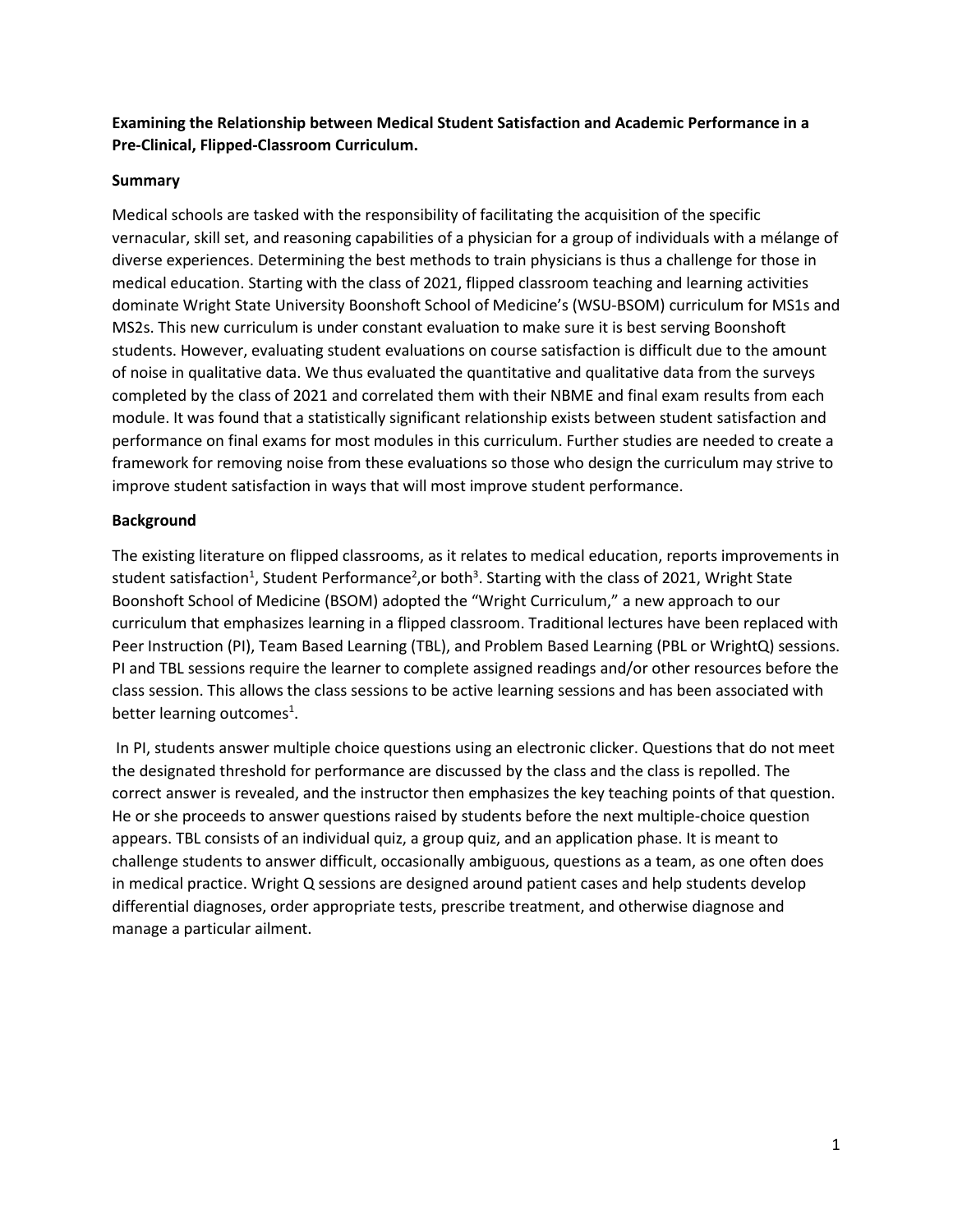#### **Table 1-Wright Curriculum Main Teaching/Learning Activities**

| Learning Activity                        | Description                                                                                                                                                                                                                                                                                                                                                                            |
|------------------------------------------|----------------------------------------------------------------------------------------------------------------------------------------------------------------------------------------------------------------------------------------------------------------------------------------------------------------------------------------------------------------------------------------|
| Peer Instruction (PI)                    | Students are quizzed on their reading using low-stakes, real-time multiple<br>choice questions. Questions where the class collectively scores below a set<br>threshold go to a peer discussion and are then repolled. The instructor then<br>asks a student to explain their answer, the correct answer is revealed, and<br>questions are fielded from the students by the instructor. |
| Team Based Learning (TBL)                | An individual quiz is given at the start of class and is followed by the same<br>quiz given in a group format. Students work together to reach a consensus on<br>the group portion. A more demanding application session follows that is<br>usually case based.                                                                                                                        |
| Problem Bases Learning (Wright Q or PBL) | A patient case is presented, and students create a differential diagnosis as a<br>group. The group discusses what exams, labs, diagnostic imaging, treatments,<br>etc. should be performed as the case progresses. The case is opened one week<br>and closed the following week after students have a chance to dive deeper into<br>the various elements of the disease.               |

Courses for the first two years were structured into nine blocks named Upstream Medicine, Origins1, Origins2, Human Architecture, Host and Defense, Staying Alive, Beginning to End, and Balance Control and Repair. Clinical medicine and research curriculum are provided as longitudinal courses. A description of the major content of each class used in this study can be seen in Table 2 below.

| Course                  | Description                                                         |  |  |  |  |
|-------------------------|---------------------------------------------------------------------|--|--|--|--|
| Origins 1               | Medical Biochemistry and related disorders; molecular basis for     |  |  |  |  |
|                         | cancer                                                              |  |  |  |  |
| Origins 2               | Basics of pathology, histology, muscle physiology, and pharmacology |  |  |  |  |
| Human Architecture      | Anatomy of the extremities and thorax                               |  |  |  |  |
| <b>Host and Defense</b> | Immune System, Leukemias/Lymphomas, Infectious Diseases             |  |  |  |  |
| <b>Staying Alive</b>    | Physiology and Pathology of the Heart, Lungs, and Kidneys           |  |  |  |  |
| Beginning to End        | Physiology and Pathology of the GI tract and Endocrine System       |  |  |  |  |

As stated, studies have shown increases in satisfaction and/or student success, using similar methods of instruction. However, our search failed to discover a study where the flipped classroom was used and evaluated for the entire curriculum for the first two years of medical education in the United States. After collecting survey data and exam grades for students involved in this curriculum, BSOM has the data do conduct several studies concerning student satisfaction and academic performance. Since we seek to analyze our student feedback with the intention of making changes to elements of the curriculum that result in positive changes in student satisfaction and academic achievement, we found it most relevant to the present to begin analyzing various components of student satisfaction as they relate to student grades on major exams. In this study we seek and answer to the most basic question: Is there a meaningful correlation between student satisfaction with the Wright Curriculum and student performance on major exams?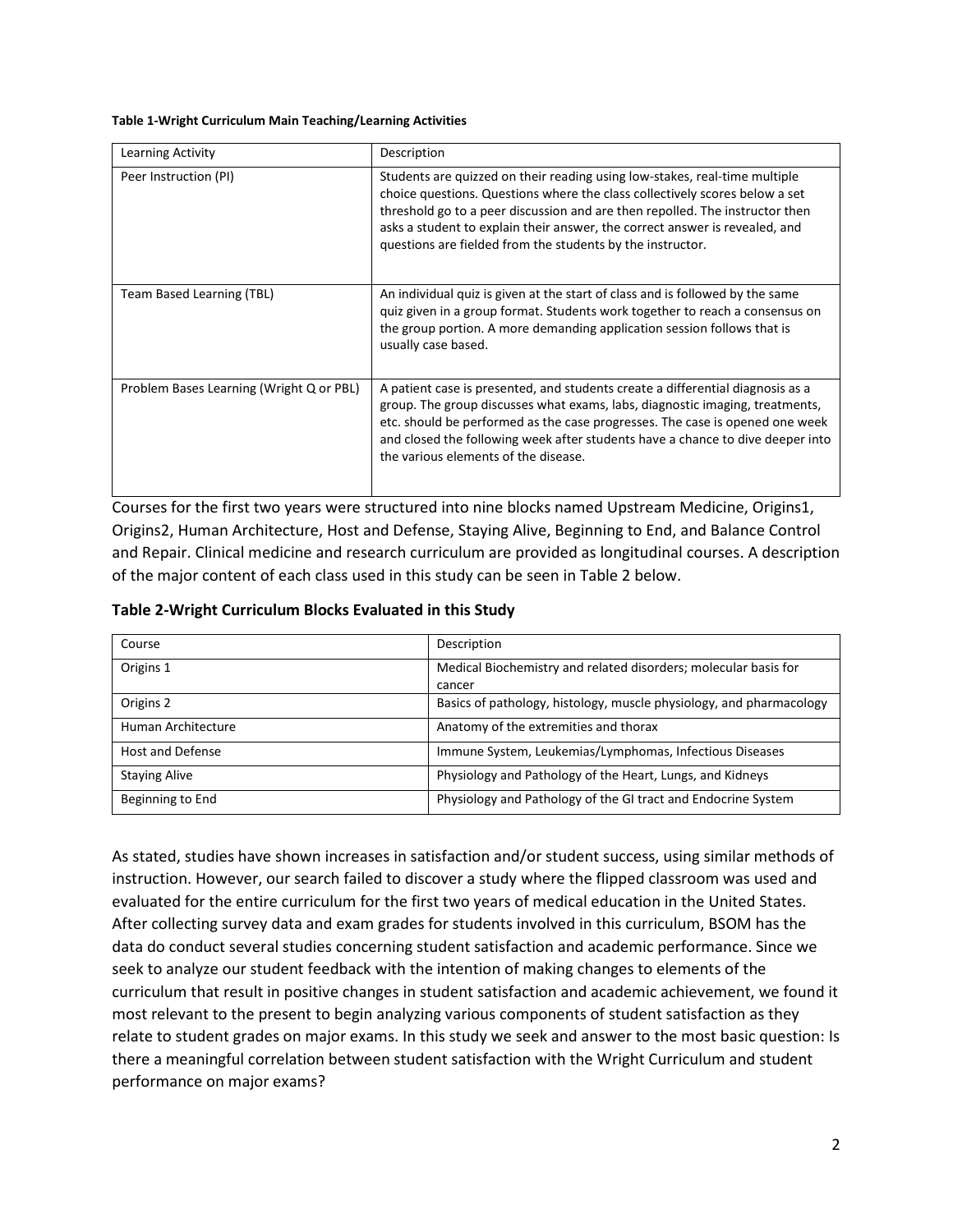## **Methods**.

Survey data were collected from the Wright State University Boonshoft School of Medicine (BSOM) class of 2021. This data includes Likert scales and comments boxes for class organization, Quizzes, Final Exams, teaching/learning activities, textbooks, non-textbook materials, and other variables. The Likert Scales were five-point scales with a strong negative, a negative, a neutral, a positive, and a strong positive as options. We assigned numerical values, ranging from one to five, to each response. One corresponds to the strong negative, two with the negative, three with the neutral, four with the positive, and five with the strong positive.

These data were collected at the end of each module, resulting in nine total course evaluations. Data from six courses was evaluated for this study since exam scores were readily available to evaluate a correlation with student academic success. While the entire class of 114 was surveyed, the surveys were not mandatory. The number of responses ranged from 85 to 110 for a given course. Descriptive statistics were generated to include the mean, standard deviation, minimum, and maximum. and to identify any outliers.

The National Board of Medical Examiners (NBME) assessments afford Medical schools the opportunity to provide students with standardized exams or for faculty to create custom exams from a standard bank of questions. These NBME exams are taken by BSOM students four times during the first two years of the curriculum. Every student is required to take these exams to pass a given module, so the response rate is nearly 100% except for the Beginning to End course (B2E) where one student had yet to take the exam. Descriptive statistics were generated to include the mean, standard deviation, etc. and to identify any outliers. MCAT scores were used to control for confounding variables.

Some courses, such as Human Architecture and Host and Defense, did not have an NBME final exam. They instead had a final exam prepared by the faculty of BSOM. However, Host and Defense material was important for portions of the NBME exam that followed Staying Alive. Thus, we decided to include analysis of the relationship between satisfaction with Host and Defense and performance on the Staying Alive NBME.

We first decided on the survey data to include and exclude. Likert scales that were related to class organization, Quizzes, Final Exams, teaching/learning activities, textbooks, and non-textbook materials, were kept. These categories were averaged for student in courses where multiple resources, learning/teaching activities, or assessments were present. This provided us with a continuous variable that we could use to compare courses and run multiple linear regression analysis, controlling for age and MCAT percentile. Student overall satisfaction with the course, our independent variable, was given as an average of the scores for the four mentioned categories. The final exam results that corresponded with the material covered by each course was used to measure academic success, our dependent variable. Linear regression analysis between those variables answered our basic question of whether an association existed between student satisfaction and student academic success.

Bivariate analyses (Pearson correlation coefficients) were conducted to determine whether any one component of student satisfaction had a correlation with exam performance greater than 0.4.

Qualitative data from the comments boxes were selected to correlate with the Likert scales. The categories of organization, assessments, teaching modalities, and textbooks were chosen. Additionally,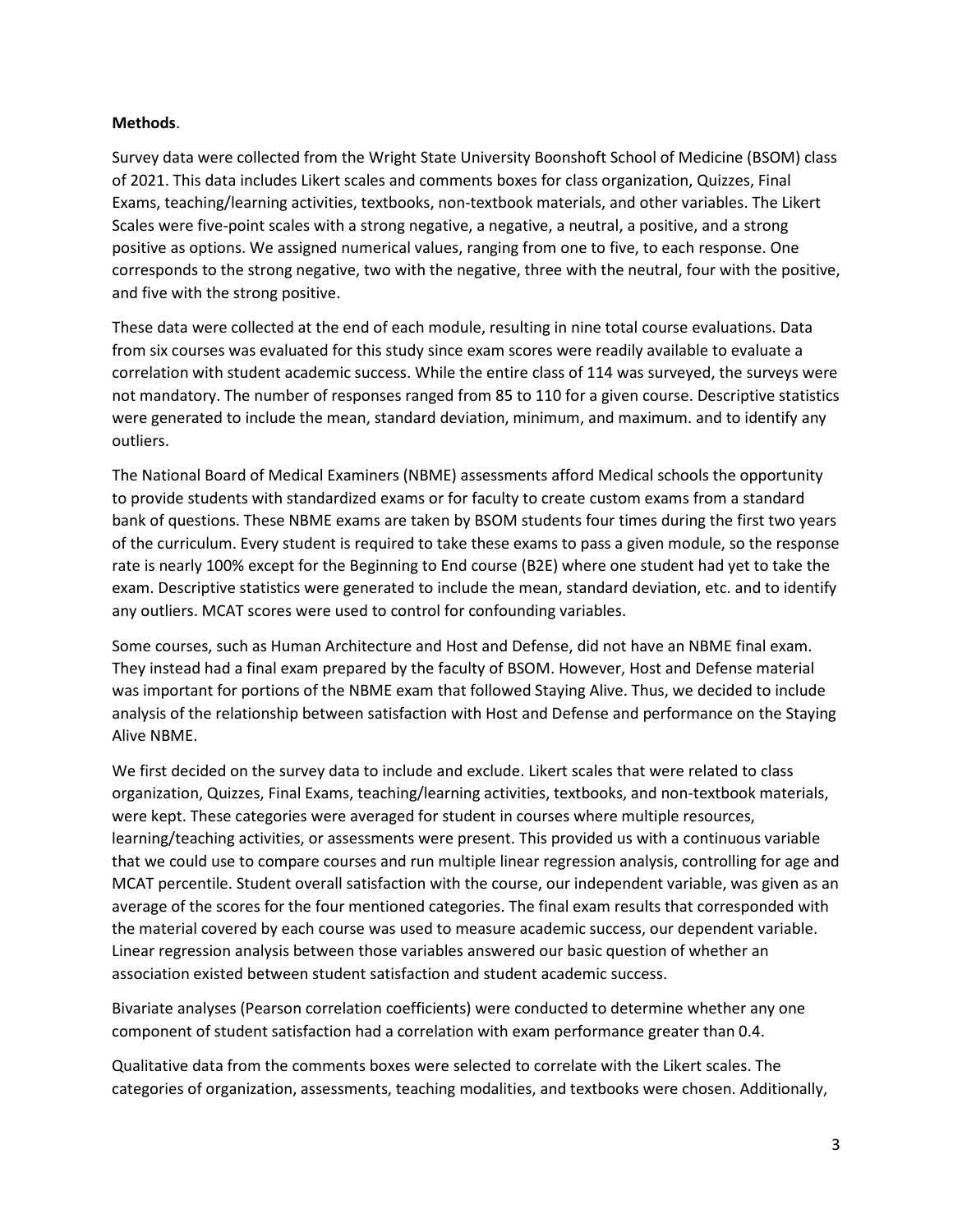comment boxes that discussed overall areas of strength or improvement for a class were included. Such data were coded using a custom code developed for our unique needs. A sample of sixty comments and codes were used to examine interrater reliability and a consensus greater than 85% was achieved.

It was decided that we would only evaluate the coded comments that concern areas of improvement (Question 17 in the survey) for each module since these are likely to provide useful, concise information on how to address areas where students are not satisfied.

The code used is provided in the table below:

| Code                          | Explanation                                                                                                                                                                                                                             | Example                                                                                                                                                                                                                                                                                                                                                                                                                                                                                                                                                                                                |
|-------------------------------|-----------------------------------------------------------------------------------------------------------------------------------------------------------------------------------------------------------------------------------------|--------------------------------------------------------------------------------------------------------------------------------------------------------------------------------------------------------------------------------------------------------------------------------------------------------------------------------------------------------------------------------------------------------------------------------------------------------------------------------------------------------------------------------------------------------------------------------------------------------|
| Organization                  | The class did not flow<br>appropriately, learning objectives<br>were unclear, material could have<br>been presented better in a<br>different format                                                                                     | "This module did not seem to flow well. I know<br>that it is difficult to present cardiovascular, renal,<br>and pulmonary material in a way that showcases<br>how they are intertwined, but it may have been<br>easier to learn the foundations of each system<br>separately before learning how they act together. "                                                                                                                                                                                                                                                                                  |
| <b>Address Specific Topic</b> | Student felt that a specific topic<br>was not covered well enough                                                                                                                                                                       | "Physiology is lacking. I struggled to learn the<br>physiology which made the pathology also even<br>more challenging."                                                                                                                                                                                                                                                                                                                                                                                                                                                                                |
| Assessment                    | Student felt that Final Exam and/or<br>other assessment was unfair or<br>without benefit                                                                                                                                                | "The final should have been more representative<br>of the topics covered in PI. Many students have<br>stated the same feeling about this final saying that<br>they feel like whoever wrote these questions for<br>the final didn't write the MCQ or PI questions"                                                                                                                                                                                                                                                                                                                                      |
| <b>Teaching Modalities</b>    | Student provides suggestion<br>concerning improvements for<br>classroom learning or suggests a<br>change in how often a teaching<br>modality is used                                                                                    | "I think that the application portions of the TBL<br>sessions can be more demanding of us as<br>students. For example, instead of allowing us to<br>make our own adventure when selecting an<br>answer to the "what's on your differential"<br>questions, demand that students find specific<br>pieces of evidence in the patients' history to<br>support or contradict each potential diagnosis on<br>the differential. I think that if you ask us to be<br>more specific and thoughtful in our explanations,<br>we will respond well, and it will create a better<br>learning session for everyone." |
| Resources                     | Students major complaint<br>concerns the textbooks used<br>and/or how readings were<br>assigned. Student feels that more<br>resources are needed including<br>podcasts, practice questions,<br>online lectures, reading guides,<br>etc. | "Including a non-mandatory podcast or video<br>lecture would be extremely helpful for big picture<br>ideas, especially if planning to stay in Mark's the<br>next time around. It was difficult to pick out high<br>yield content in the beginning, especially since we<br>were all new to medical school. Thus, more<br>guidance of big picture concepts would have been<br>helpful and may help students in the future."                                                                                                                                                                              |

**Table 3- Code for Q17 "Comment on Areas for Improvement"**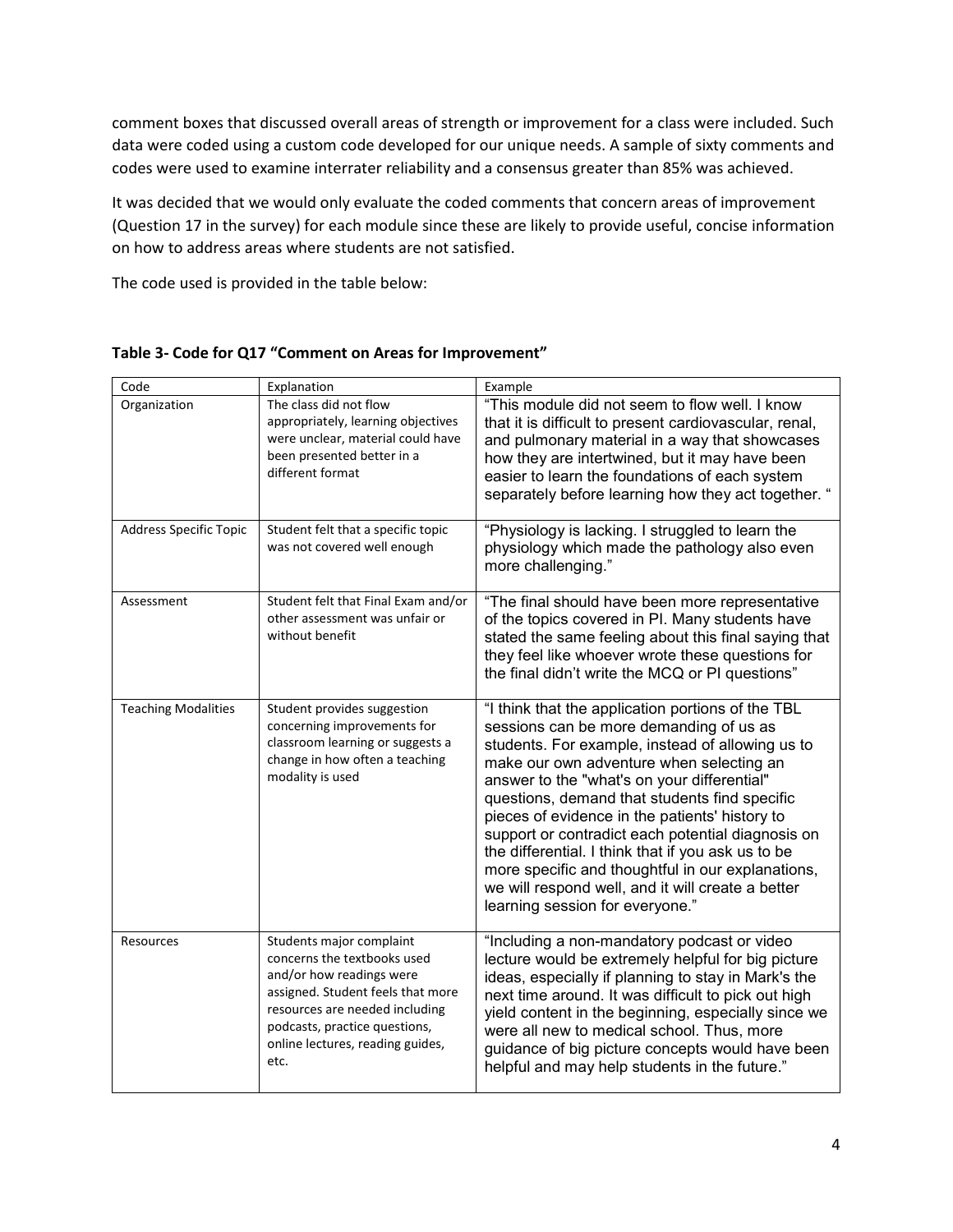Comments that contained more than one code were coded multiple times. While several useful analyses could have been conducted, we simply looked to see which codes occurred with the greatest frequency in our data set.

# **Results**

The Boonshoft School of Medicine class of 2021 has a mean age of 24.05 years with a standard deviation of 3.32, a minimum of 22 and a maximum of 48. The class is 54.4% female and 45.6% male. By race, the class is 70.8% White, 8.5% Black, 14.2% Asian/Indian, and 6.6% Bi/Multi/Other. The mean MCAT percentile is 69.50% with a standard deviation of 3.32, a minimum percentile of 16% and a maximum percentile of 97%.

|                                               | N   | Minimum | Maximum | Mean   | Std. Deviation |
|-----------------------------------------------|-----|---------|---------|--------|----------------|
| <b>Final Exam Results</b>                     |     |         |         |        |                |
| Origins1 Origins2 NBME                        | 114 | 60.00%  | 95.00%  | 79.72% | 7.95%          |
| Human Architecture Lab Practical (Final Exam) | 114 | 68.00%  | 100.00% | 82.11% | 8.13%          |
| Host and Defense MCQ (Final Exam)             | 114 | 56.00%  | 98.00%  | 81.61% | 10.98%         |
| <b>Staying Alive NBME</b>                     | 114 | 55.00%  | 92.00%  | 77.63% | 8.39%          |
| Beginning to End NBME                         | 113 | 60.00%  | 96.00%  | 83.20% | 7.40%          |
| <b>Satisfaction Results</b>                   |     |         |         |        |                |
| Origins1 Averaged                             | 106 | 2.63    | 4.88    | 3.87   | 0.47           |
| Origins2 Averaged                             | 110 | 2.18    | 4.73    | 3.55   | 0.54           |
| Human Architecture Averaged                   |     | 2       | 4.82    | 3.65   | 0.54           |
| Host and Defense Averaged                     |     | 2.92    | 5       | 4.15   | 0.43           |
| Staying Alive Averaged                        |     | 1.69    | 4.83    | 3.33   | 0.59           |
| Beginning to End Averaged                     | 88  | 2.22    | 5       | 3.66   | 0.52           |

Table 2 - Descriptive Statistics for Final Exams and Satisfaction Surveys

Except for Beginning to End, every class has a significant correlation between average student satisfaction and its respective final exam. In some instances, such as for Human Architecture or Host and Defense, these correlations were significant even when MCAT percentiles were not. Student age was not associated with any of the final exams.

Notably, no significant correlation was found between Host and Defense Satisfaction and the result of the Staying Alive NBME exam. This may reflect the small extent of Host and Defense material covered on this NBME and/or be a result of the several months that pass between the Host and Defense final and the Staying Alive NBME.

With respect to the beta values, it was found that the change of one point of student average course satisfaction could be associated with anywhere from a 1.91 to an 8.36 difference in the percentage grade of their final exam for that course.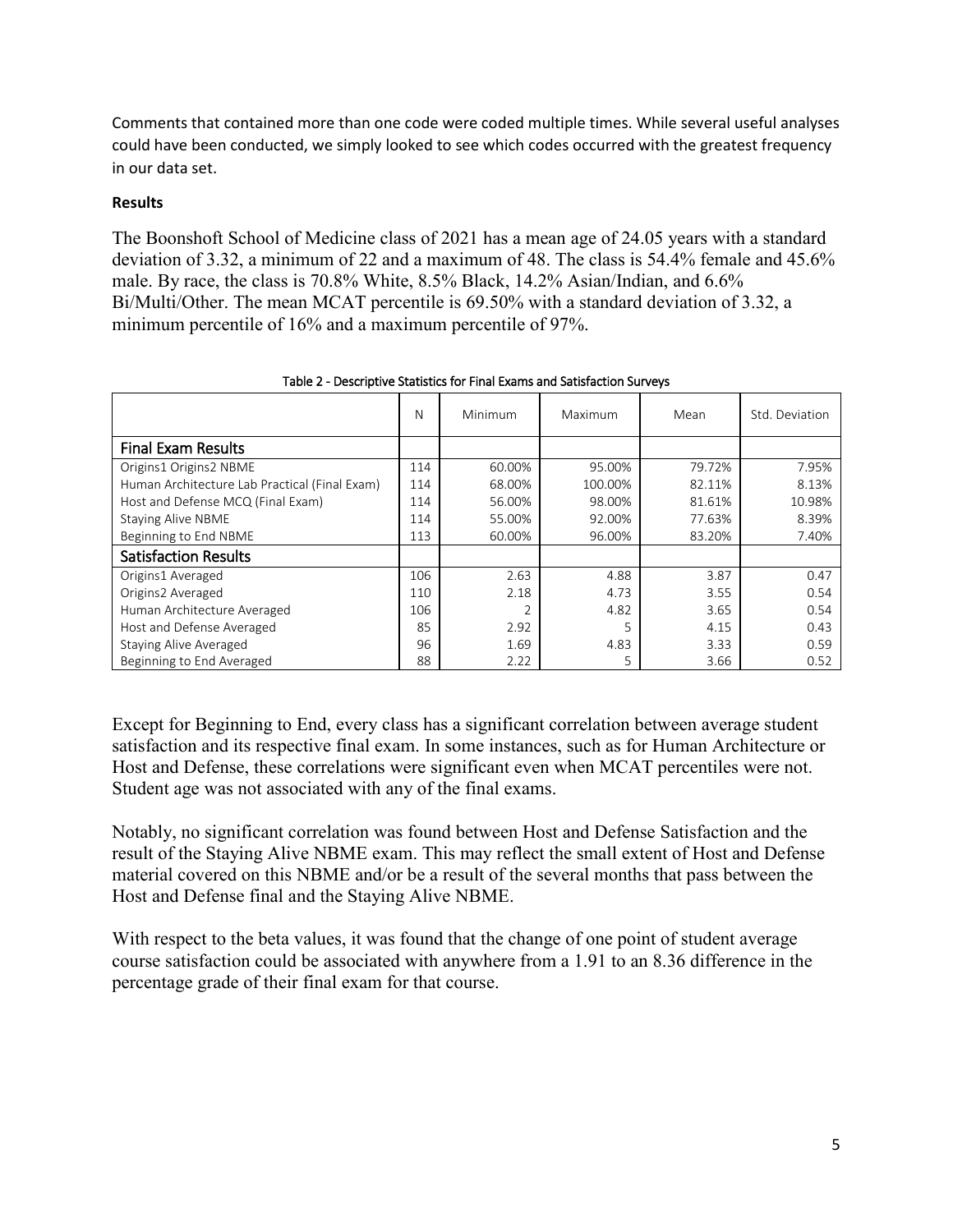| <b>Course Average</b><br>Satisfaction vs Mean | ${\sf N}$ |                                     | <b>TOT THIS IT IT STOCHTOICS</b><br>Unstandardized<br>Coefficients |               | Standardized<br>Coefficients |                    |                       | 95.0%<br>Confidence<br>Interval for B |
|-----------------------------------------------|-----------|-------------------------------------|--------------------------------------------------------------------|---------------|------------------------------|--------------------|-----------------------|---------------------------------------|
| <b>Final Exam Grade</b>                       |           | Independent Variable                | B                                                                  | Std.<br>Error | <b>Beta</b>                  | Sig.               | Lower<br><b>Bound</b> | Upper<br>Bound                        |
| Origins 1 vs O1/O2<br><b>NBME</b>             | 106       | <b>MCAT Percentiles</b>             | 0.24                                                               | 0.04          | 0.51                         | *Less than<br>0.01 | 0.16                  | 0.31                                  |
|                                               |           | Origins 1 Satisfaction<br>Averaged  | 6.38                                                               | 1.35          | 0.37                         | *Less than<br>0.01 | 3.69                  | 9.06                                  |
|                                               |           | <b>MCAT Percentiles</b>             | 0.23                                                               | 0.04          | 0.49                         | *Less than<br>0.01 | 0.15                  | 0.30                                  |
| Origins 2 vs O1/O2<br><b>NBME</b>             | 110       | Origins 2 Satisfaction<br>Averaged  | 2.88                                                               | 1.26          | 0.19                         | 0.03               | 0.37                  | 5.38                                  |
| Human Architecture                            | 106       | <b>MCAT Percentiles</b>             | 0.10                                                               | 0.45          | 0.22                         | 0.02               | 0.02                  | 0.19                                  |
| (HA) vs Practical<br>Exam                     |           | <b>HA Satisfaction</b><br>Averaged  | 4.44                                                               | 1.39          | 0.30                         | *Less than<br>0.01 | 1.68                  | 7.20                                  |
| Host and Defense vs<br><b>MCQ</b>             | 85        | <b>MCAT Percentiles</b>             | 0.14                                                               | 0.08          | 0.20                         | 0.07               | $-0.12$               | 0.30                                  |
|                                               |           | HD Satisfaction<br>Averaged         | 8.36                                                               | 2.83          | 0.31                         | *Less than<br>0.01 | 2.73                  | 14.00                                 |
| Host and Defense vs<br>NBME*                  | 85        | <b>MCAT Percentiles</b>             | 0.21                                                               | 0.06          | 0.40                         | *Less than<br>0.01 | 0.10                  | 0.33                                  |
|                                               |           | HD Satisfaction<br>Averaged         | 1.78                                                               | 2.10          | 0.09                         | 0.40               | $-2.39$               | 5.95                                  |
| Staying Alive (SA) vs<br><b>NBME</b>          |           | <b>MCAT Percentiles</b>             | 0.19                                                               | 0.05          | 0.37                         | *Less than<br>0.01 | 0.09                  | 0.28                                  |
|                                               | 96        | <b>SA Satisfaction</b><br>Averaged  | 4.13                                                               | 1.26          | 0.30                         | *Less than<br>0.01 | 1.62                  | 6.63                                  |
| Beginning to End<br>(B2E) vs NBME             | 88        | <b>MCAT Percentiles</b>             | 0.19                                                               | 0.04          | 0.45                         | *Less than<br>0.01 | 0.10                  | 0.28                                  |
|                                               |           | <b>B2E Satisfaction</b><br>Averaged | 1.91                                                               | 1.26          | 0.15                         | 0.13               | $-0.59$               | 4.41                                  |

Table 3 - Regression Coefficients for Associations between Course Average Satisfaction and Final Exam Results, Controlling for MCAT Percentiles

Overall, student satisfaction is significantly correlated with exam outcomes, sometimes even more so than MCAT percentiles.



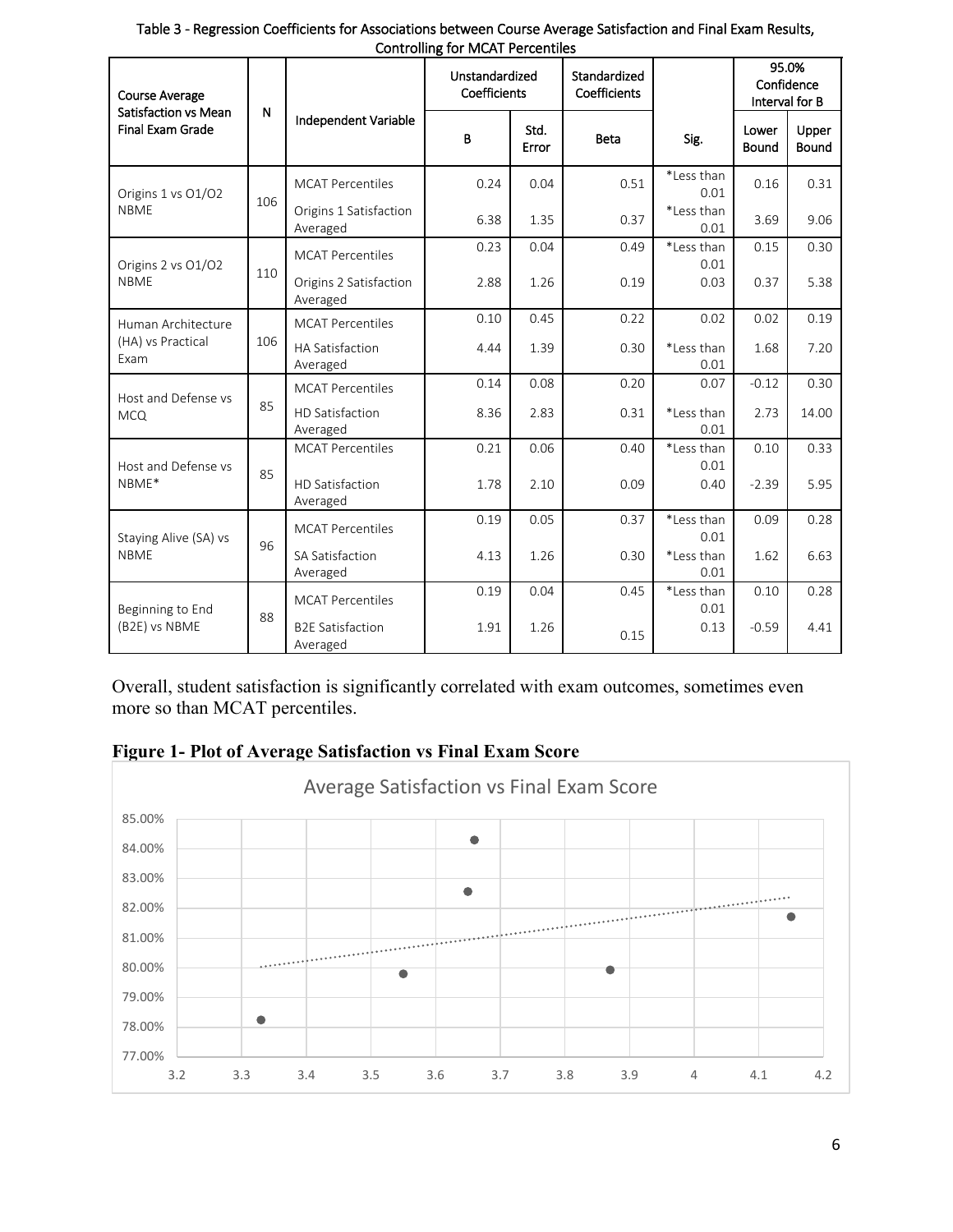Bivariate Analysis for Staying Alive did not show any correlation coefficients above 0.4. We thus did not deem any particular element of student satisfaction as a significant driver of exam results when considered on its own.

| Correlations              |                        | SA NBME   | SA<br>Organization | SA MCQs        | SA Final<br>Exam    | SA Learning<br>Activities | SA Textbooks | SA Non<br>Textbook<br>Materials |
|---------------------------|------------------------|-----------|--------------------|----------------|---------------------|---------------------------|--------------|---------------------------------|
| SA NBME                   | Pearson<br>Correlation | $1\,$     | $.211*$            | $.273***$      | $.246*$             | $.257*$                   | $.234*$      | 0.005                           |
|                           | Sig. (2-<br>tailed)    |           | 0.039              | 0.007          | 0.016               | 0.012                     | 0.022        | 0.959                           |
|                           | ${\sf N}$              | 114       | 96                 | 96             | 96                  | 96                        | 95           | 94                              |
|                           | Pearson<br>Correlation | $.211*$   | $\mathbf{1}$       | $.568**$       | $.429**$            | $.618***$                 | 0.176        | 0.096                           |
| SA<br>Organization        | Sig. (2-<br>tailed)    | 0.039     |                    | $\overline{0}$ | 0                   | $\mathsf{O}\xspace$       | 0.088        | 0.355                           |
|                           | ${\sf N}$              | 96        | 96                 | 96             | 96                  | 96                        | 95           | 94                              |
|                           | Pearson<br>Correlation | $.273***$ | $.568**$           | $\mathbf{1}$   | $.584**$            | $.698**$                  | $.340**$     | $.282**$                        |
| SA MCQs                   | Sig. (2-<br>tailed)    | 0.007     | $\overline{0}$     |                | $\mathsf{O}\xspace$ | $\mathbf{O}$              | 0.001        | 0.006                           |
|                           | ${\sf N}$              | 96        | 96                 | 96             | 96                  | 96                        | 95           | 94                              |
|                           | Pearson<br>Correlation | $.246*$   | $.429**$           | $.584**$       | $\mathbf{1}$        | $.513***$                 | 0.149        | $.213*$                         |
| SA Final<br>Exam          | Sig. (2-<br>tailed)    | 0.016     | $\overline{0}$     | $\overline{0}$ |                     | $\mathbf{0}$              | 0.149        | 0.039                           |
|                           | ${\sf N}$              | 96        | 96                 | 96             | 96                  | 96                        | 95           | 94                              |
|                           | Pearson<br>Correlation | $.257*$   | $.618**$           | $.698**$       | $.513**$            | $\mathbf{1}$              | $.374**$     | $.291**$                        |
| SA Learning<br>Activities | Sig. (2-<br>tailed)    | 0.012     | $\mathbf 0$        | $\overline{0}$ | $\mathsf{O}\xspace$ |                           | $\mathbf{0}$ | 0.004                           |
|                           | $\mathsf N$            | 96        | 96                 | 96             | 96                  | 96                        | 95           | 94                              |
|                           | Pearson<br>Correlation | $.234*$   | 0.176              | $.340**$       | 0.149               | $.374***$                 | $\mathbf{1}$ | $.371***$                       |
| SA Textbooks              | Sig. (2-<br>tailed)    | 0.022     | 0.088              | 0.001          | 0.149               | $\mathbf 0$               |              | $\mathbf{O}$                    |
|                           | ${\sf N}$              | 95        | 95                 | 95             | 95                  | 95                        | 95           | 93                              |
| SA Non                    | Pearson<br>Correlation | 0.005     | 0.096              | $.282**$       | $.213*$             | $.291***$                 | $.371***$    | $\mathbf{1}$                    |
| Textbook<br>Materials     | Sig. (2-<br>tailed)    | 0.959     | 0.355              | 0.006          | 0.039               | 0.004                     | $\mathbf{0}$ |                                 |
|                           | ${\sf N}$              | 94        | 94                 | 94             | 94                  | 94                        | 93           | 94                              |

**Table 4- Correlations between Staying Alive Satisfaction Category Averages and NBME Results**

Analysis of the coded comments for Question 17 showed that organization was the most common area for improvement cited by students (37%). Resources (22%), Teaching Modalities (18%), Address Specific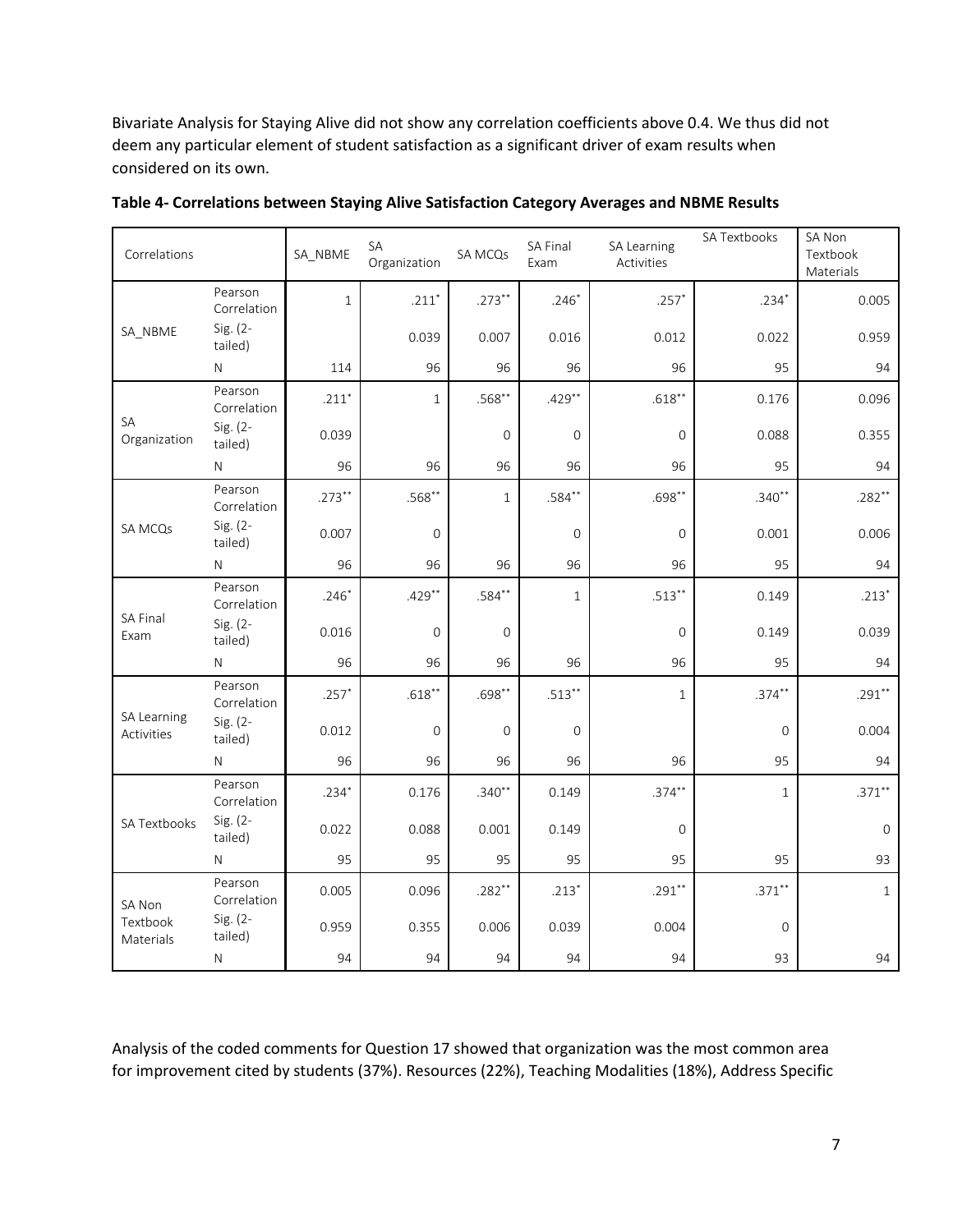Topic (14%), and Assessment (9%) made up the remainder of the areas where students expressed a desire for improvement.



**Figure 2-Occurrence of Codes for Q17 by Type as a Percentage of Total Coded Comments for Q17**

# **Figure 3-Student Quote, coded for "Resources" and "Teaching Modalities"**

"Areas of improvement could be the addition of reading guides to this module so we know where to focus on the details and when to understand the general picture more. Also, I think it would be beneficial to have 3 PIs and 1 TBL a week rather than 2 and 2. This would allow for a little less stress when it comes to reading and studying the material before coming to class, since sometimes it is impossible to do more than read in the time allowed. I feel that PIs serve as a learning environment much more than TBLs do."

# **Discussion**

While it is important that we were able to establish a significant correlation between student satisfaction and academic performance, such a relationship does not begin to imply causation. Nor does our study, at this level, address adequately the specific aspects of student satisfaction that may correlate most closely with improving student exam scores. To achieve a greater degree of insight, a few considerations are provided here for future analysis. First, comment codes can be correlated with student satisfaction and with final exam results. Second, codes can be generated in a tiered structure to provide a more granular view of student satisfaction vs academic achievement. This would be useful in determining which element of a given class seems to be troublesome. For instance, a textbook could be evaluated by this method to determine if satisfaction or dissatisfaction concerning its readership correlated to final exam results. Third, curriculum changes should be accounted for and evaluated by these criteria to look for changes in student satisfaction and student performance. Positive changes in student satisfaction would signify positive results, so long as there was no decrease in academic performance. Specifically, this methodology can be applied to the class of 2022 at the end of this academic year. At that time, STEP scores for both classes can be evaluated as well. It would be useful to compare the two classes even though the modules even though, some course materials, instructors, and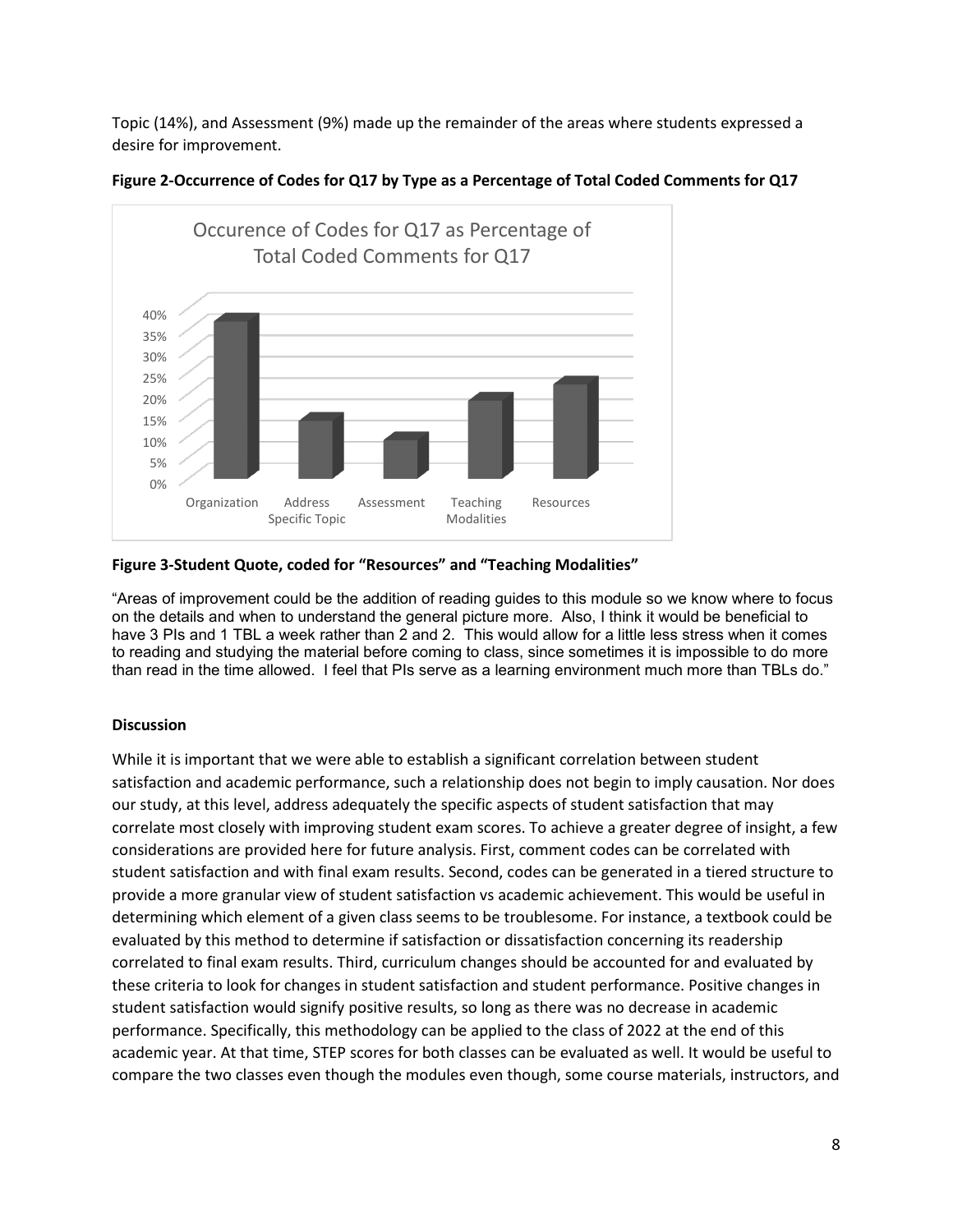differences in the time allocated to learn a given topic will be different. The effects of those differences on student satisfaction and achievement would be well evaluated in this context.

Lastly, it may be of value to correlate codes and Likert scales with measures of student mental health. The overall prevalence of depression among medical students was found to be 28% in a 2016 metaanalysis of 77 studies <sup>4</sup>. Depression is one of the symptoms of burnout, a frequently described syndrome that results from work-related stress that may contribute to suicidal ideation, substance abuse, and other negative outcomes<sup>5</sup>. The depression and burnout associated with medical students is multifactorial, but academic and time pressures both contribute to the stress this population experiences that leads to burnout<sup>6</sup>. When considering the prevalence of burnout and its association with academic pressures, it is sensible that the LCME requires medical schools to have an "effective system of personal counseling for medical students" and that it is required that medical schools have a formal process to collect and consider medical student evaluations as part of their evaluation of program quality<sup>7</sup>.

When a student, such as the student in figure 3, mentions that they feel that there is inadequate time to do more than complete assigned readings and mentions associated stress, it may be worth keeping a closer eye on that student due to the mentioned link between academic and time pressures and burnout. If that student's peers are also reporting similar levels of stress, then student mental health, in addition to academic performance, may be another important reason to reform an aspect of a course. The expectation is that any changes made have a benign or positive effect on academic performance while improving student satisfaction, and possibly, the wellbeing of the student body.

# **Conclusion**

The relationship between student satisfaction with the Wright Curriculum and student exam performance displays a statistically significant positive correlation overall for the class of 2021. Since this class is the first class to have a curriculum designed almost entirely around flipped classroom learning activities and their satisfaction with the curriculum is associated with their success, their evaluations on courses should continue to be considered carefully. Further studies are needed to provide a meaningful framework to properly consider student evaluations to filter out noise and determine the actual strengths and weaknesses of our curriculum.